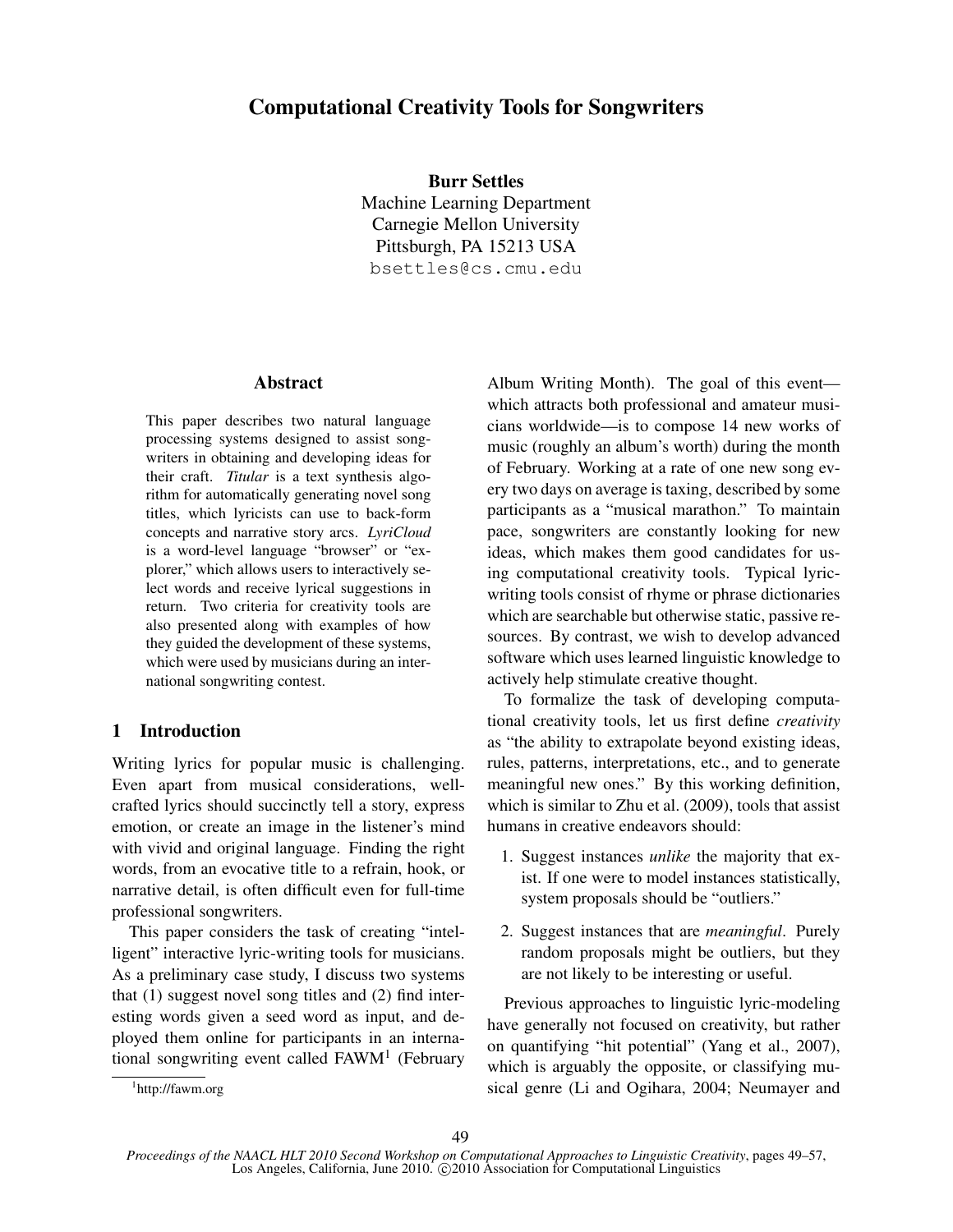Rauber, 2007). There has been some work on automatically generating percussive lyrics to accompany a given piece of musical input (Oliveira et al., 2007; Ramakrishnan et al., 2009), and there exists a rich body of related work on natural language generation for fiction (Montfort, 2006; Solis et al., 2009), poetry (Gervás, 2001; Manurung, 2004; Netzer et al., 2009), and even jokes (Binstead, 1996). However, the goal of these systems is to be an "artificial artist" which can create complete works of language autonomously, rather than interactive tools for assisting humans in their creative process.

A few computational lyric-writing tools have been developed outside of academia, such as *Verbasizer*, which was famously co-created by rock star David Bowie to help him brainstorm ideas (Thompson, 2007). These types of systems take a small amount of seed text as input, such as a newspaper article, and generate novel phrases by iterating through random word permutations. However, these approaches fail the second criterion for creativity tools, since the majority of output is not meaningful. Many other so-called lyric generators exist on the Internet<sup>2</sup>, but these are by and large "Mad-Lib" style fill-in-the-blanks meant for amusement rather than more serious artistic exploration.

The contribution of this work is to develop and study methods that satisfy both criteria for computational creativity tools—that their suggestions are both *unlikely* and *meaningful*—and to demonstrate that these methods are useful to humans in practice. To do this, I employ statistical natural language models induced from a large corpus of song lyrics to produce real-time interactive programs for exploring songwriting ideas. The rest of this paper is organized as follows. Section 2 describes the overall approach and implementation details for these tools. Section 3 presents some empirical and anecdotal system evaluations. Section 4 summarizes my findings, discusses limitations of the current tools, and proposes future directions for work in this vein.

## 2 Methodology

Davis (1992) describes the discipline of songwriting as a multi-step process, beginning with *activation* and *association*. Activation, according to Davis, involves becoming hyper-observant, embracing spontaneous ideas, and then choosing a title, theme, or progression around which to build a song. Association is the act of expanding on that initial theme or idea as much as possible. Subsequent steps are to develop, organize, and winnow down the ideas generated during the first two stages.

Following this philosophy, I decided to design two natural language processing systems aimed at stimulating songwriters during the early stages of the process, while adhering to the criteria for creativity tools defined in Section 1. I call these tools *Titular*, which suggests novel song titles as a starting point, and *LyriCloud*, which expands lyrical ideas by suggesting related words in the form of a "cloud."

To encourage songwriters to actually adopt these tools, they were deployed online as part of the official FAWM website for participants to use. This posed some development constraints, namely that the user interface be implemented in the PHP language and run in a shared web-hosting environment. Because of this setup, complex inference methods based on a large number of statistics had to be avoided in order to maintain speed and interactivity. Thus, I was limited to approaches where sufficient statistics could be pre-computed and stored in a database to be accessed quickly as needed.

To induce linguistic models for Titular and Lyri-Cloud, existing song data were needed for training. For this, I used a "screen scraper" to extract song title, artist, and lyric fields from ubiquitous online lyrics websites. In this way, I collected a corpus of 137,787 songs by 15,940 unique artists. The collection spans multiple genres (e.g., pop/rock, hip-hop, R&B, punk, folk, blues, gospel, showtunes), and has good coverage of mainstream charting artists (e.g., Beyoncé, R.E.M., Van Halen) as well as more obscure independent performers (e.g., Over the Rhine, Dismemberment Plan). An estimated 85% of the songs are primarily in English.

#### 2.1 Titular

Figure 1 shows example output from Titular, which presents the user with five suggested song titles at a time. Suggestions often combine visceral and contradictory images, like "Bleeding in the Laughter," while others lend themselves to more metaphorical interpretation, such as "Heads of Trick" (which

<sup>2</sup> http://www.song-lyrics-generator.org.uk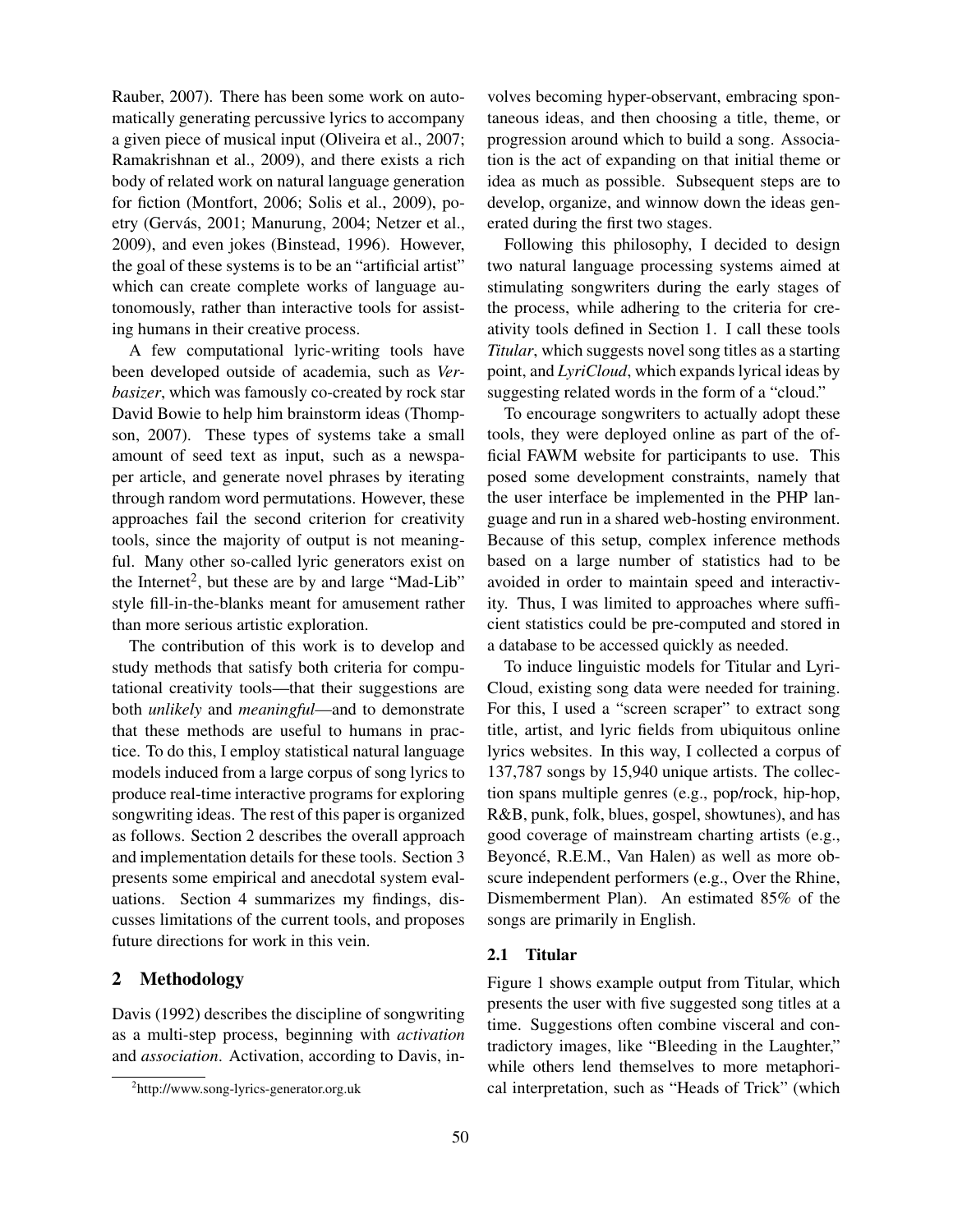

Figure 1: A screenshot of the Titular user interface.

evokes some sort of executive committee for deceit). Occasionally the output is syntactically valid, but a little too awkward to interpret sensibly, such as "Starting in the Sisters."

To accomplish this, I adopted a *template-based* approach (Deemter et al., 2005) to title synthesis. Instead of using hand-crafted templates, however, Titular learns its own using the following method:

- 1. Source titles in the training corpus are tokenized and tagged for part-of-speech (POS). Input is first lowercased to discourage the tagger from labeling everything NNP (proper noun).
- 2. The *open* word classes (i.e., various forms of adjectives, adverbs, nouns, and verbs) are substituted with their assigned POS tag, while *closed* words classes (i.e., conjunctions, determiners, prepositions, pronouns and punctuation) remain intact. Titular also remembers which words were substituted with which tag, in order to use them in generating new titles in the future. Vulgar and offensive words are filtered out using regular expressions.
- 3. The induced templates and words are culled if they occur in the corpus below a certain frequency. This step helps to counterbalance tagging errors, which is important because song titles are often too short to infer POS information accurately. Thresholds are set to 3 for templates and 2 for POS-word pairs.

Table 1 shows several example templates induced using this method. To generate new titles, Titular

| <b>Learned Template</b> | Freq. | <b>Example Source Title</b> |
|-------------------------|-------|-----------------------------|
| JJ NN                   | 3531  | <b>Irish Rover</b>          |
| VB                      | 783   | <b>Breathe</b>              |
| <b>VBN NN</b>           | 351   | Born Yesterday              |
| NN and NN               | 205   | Gin And Juice               |
| NNP POS NN              | 167   | Tom's Diner                 |
| <b>FW NN</b>            | 65    | Voodoo Woman                |
| VB and VB               | 57    | Seek And Destroy            |
| CD JJ NNS               | 49    | 99 Red Balloons             |
| JJ , JJ NN              | 14    | Bad, Bad Girl               |
| you 're so JJ           | 8     | You're So Vain              |
| $NN($ the $NN)$         | 7     | Silver (The Hunger)         |
| VBG with a NN           | 4     | Walking With A Zombie       |

Table 1: Example title templates induced by Titular.

first randomly selects a template in proportion to its empirical frequency, and likewise selects words to replace each POS tag in the template (drawn from the set of words for the corresponding tag). This model can be thought of as a simple stochastic context-free grammar (Lari and Young, 1990) with only a small set of production rules. Specifically, the root nonterminal  $S$  goes to complete templates, e.g.,

 $S \rightarrow VBG$ , VBG | UH, JJ NN !  $| \dots$ ,

and POS nonterminals go to words that have been tagged accordingly in the corpus, e.g.,

> $VBG \rightarrow waiting \mid catching \mid going \mid \dots$ ,  $JJ \rightarrow good \mid little \mid sacrifice \mid . . . .$  $NN \rightarrow time \mid life \mid dream \mid \dots$  $UH \rightarrow \text{hey} \mid \text{oh} \mid \text{yeah} \mid \dots$ ,

all with corresponding probabilities based on frequency. Using these production rules, Titular can generate novel titles like "Going, Waiting" or "Oh, Little Life!" The system learned 2,907 template production rules and 11,247 word production rules from the lyrics corpus, which were stored with frequency information in a MySQL database for deployment. Post-processing heuristics are implemented in the user interface to strip white-spaces from punctuation and contractions to improve readability. Output remains lowercased as an aesthetic decision.

An alternative approach to title generation is an n-gram model based on *Markov chains*, which are common for both natural language generation (Jurafsky and Martin, 2008) and music synthesis (Farbood and Schoner, 2001). For titles, each word  $w_i$  is generated with conditional probability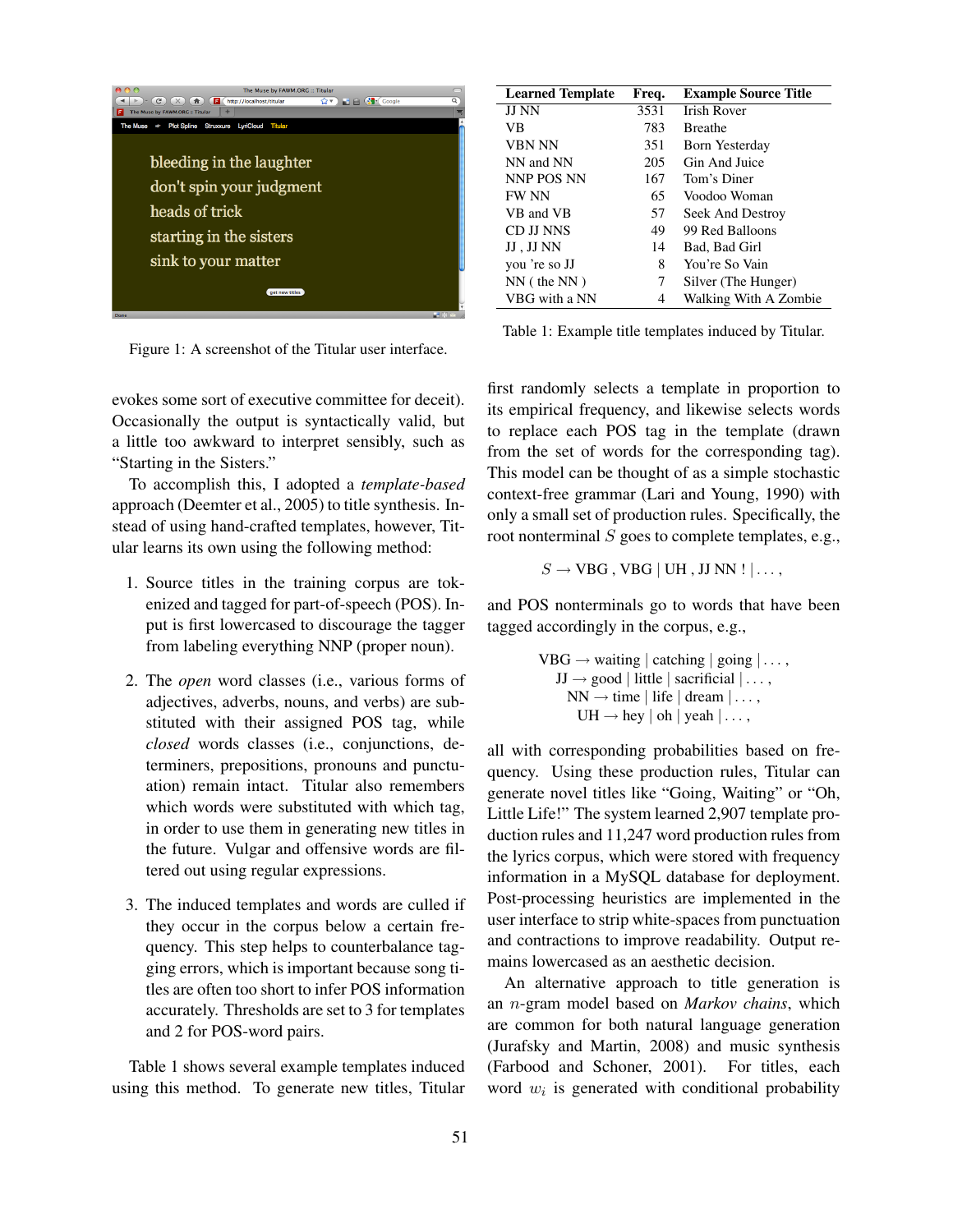$P(w_i|w_{i-n}, \ldots, w_{i-1})$  based on the *n* words generated previously, using statistics gathered from titles in the lyrics corpus. However, this approach tends to simply recreate titles in the training data. In a preliminary study using  $n = \{1, 2, 3, 4\}$  and 200 titles each, the proportion of suggestions that were verbatim recreations of existing titles ranged from 35% to 97%:  $\blacksquare \blacksquare \blacksquare$  When *n*-gram titles do manage to be novel, they tend to be long and unintelligible, such as "Too Many A Woman First the Dark Clouds Will It Up" or "Born of Care 4 My Paradise." These two extremes satisfy one or the other, but not both of the criteria for creativity tools. By contrast, none of the 200 template-generated titles existed in the source database, and they tend to be more intelligible as well (see results in Section 3.1).

The template grammar offers several other advantages over the n-gram approach, including fewer inference steps (which results in fewer database queries) and helping to ensure that titles are wellformed with respect to longer-range syntactic dependencies (like matching parentheses). Constraining words by part-of-speech rather than immediate context also allows the system to create novel and unexpected word juxtapositions, which satisfies the first criterion for creativity tools, while remaining relatively coherent and meaningful, which helps satisfy the second criterion.

#### 2.2 LyriCloud

Figure 2 shows example output from LyriCloud, which takes a *seed* (in this case, the word "dream" highlighted near the center) and suggests up to 25 related words arranged visually in a *cloud* (Bateman et al., 2008). The size of each word is intended to communicate its specificity to the cloud.

Notice that LyriCloud's notion of related words can be quite loose. Some suggestions are modifiers of the seed, like "broken dream" and "deep dream," although these invoke different senses of dream (metaphorical vs. literal). Some suggestions are part of an idiom involving the seed, such as "fulfill a dream," while others are synonyms/antonyms, or specializations/generalizations, such as "nightmare." Still other words might be useable as rhymes for the seed, like "smithereen" and even "thing" (loosely). The goal is to help the user see the seed word in a variety of senses and perspectives. Users



Figure 2: A screenshot of the LyriCloud user interface.

may also interact with the system by clicking with a pointer device on words in the cloud that they find interesting, and be presented with a new cloud based on the new seed. In this way, LyriCloud is a sort of "language browser" for lyrical ideas.

I liken the problem of generating interesting word clouds to an information retrieval task: given a seed word s, return a set of words that are related to s, with the constraint that they not be overly general terms. To do this, the corpus was pre-processed by filtering out common stop-words and words that occur in only one song, or fewer than five times in the entire corpus (this catches most typos and misspellings). As with Titular, vulgar and offensive words are filtered using regular expressions.

For a potential seed word  $s$ , we can compute a similarity score with every other word  $w$  in the corpus vocabulary using the following measure:

$$
\text{sim}(s, w) = \left(1 + \log c(s, w)\right) \cdot \log \frac{N}{u(w)},
$$

where  $c(s, w)$  is the number of times s and w cooccur in the same *line* of a lyric in the corpus,  $u(w)$ is the number of unique words with which  $w$  occurs in any line of the corpus, and  $N$  is the size of the overall vocabulary. This is essentially the wellknown log-tempered *tf*·*idf* measure from the information retrieval literature, if we treat each seed s as a "document" by concatenating all the lines of text in which s appears.

I also experimented with the co-occurence frequency c(s, w) and *point-wise mutual information* (Church and Hanks, 1989) as similarity functions.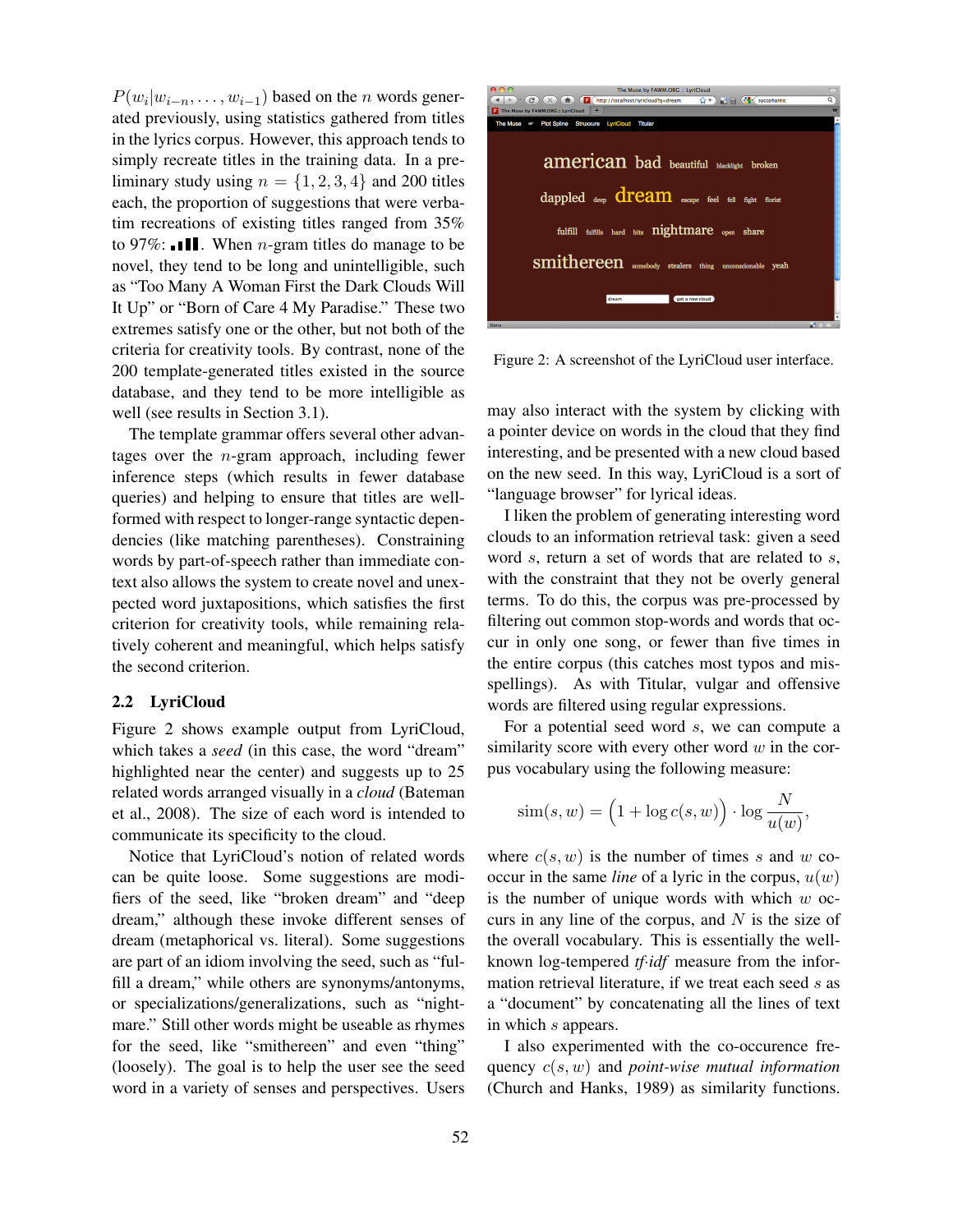The former still used overly common words (e.g., "love," "heart," "baby"), which fails the first criterion for creativity tools, and the latter yielded overly seed-specific results (and often typos not filtered by the pre-processing step), which can fail the second criterion. The log-tempered *tf*·*idf* metric provided a reasonable balance between the two extremes.

To generate a new cloud from a given seed, up to 25 words are randomly sampled from the top 300 ranked by similarity, which are pre-computed and stored in the database for efficient lookup. The sampled words are then sorted alphabetically for display and scaled using a polynomial equation:

size
$$
(w) = f_0 + f_1 \cdot \left(1 - \frac{\text{rank}(w)}{K}\right)^4,
$$

where  $f_0$  and  $f_1$  are constants that bound the minimum and maximum font size, and  $K$  is the number of words in the cloud (usually 25, unless there were unusually few words co-occuring with  $s$ ). This choice of scaling equation is ad-hoc, but produces aesthetically pleasing results.

As a point of comparison, the original approach for LyriCloud was to employ a *topic model* such as Latent Dirichlet Allocation (Blei et al., 2003). This is an unsupervised machine learning algorithm that attempts to automatically organize words according to empirical regularities in how they are used in data. Table 2 shows 15 example "topics" induced on the lyrics corpus. Intuitively, these models treat documents (song lyrics) as a probabilistic mixture of topics, which in turn are probabilistic mixtures of words. For example, a religious hymn that employs nature imagery might be a mixture of topics #11 and #13 with high probability, and low probability for other topics (see Blei et al. for more details).

To generate clouds, I trained a model of 200 topics on the lyrics corpus, and let the system choose the most probable topic for a user-provided seed. It then randomly sampled 25 of the 300 most probable words for the corresponding topic, which were scaled in proportion to topic probability. The intuition was that clouds based on the top-ranked words for a topic should be semantically coherent, but sampling at random from a large window would also allow for more interesting and unusual words.

In a small pilot launch of the system, songwriters rejected the topic-based version of LyriCloud for

| #  | <b>Most Probable Words By Topic</b>               |
|----|---------------------------------------------------|
| 1  | love baby give true sweet song girl               |
| 2  | la big black white hair wear hot                  |
| 3  | hold hand hands head free put back                |
| 4  | love find nothing something everything wrong give |
| 5  | yeah baby hey man girl rock ooh                   |
| 6  | feel make eyes gonna cry makes good               |
| 7  | fall turn light face sun again world              |
| 8  | night day cold long sleep dream days              |
| 9  | mind world lose nothing left gonna shake          |
| 10 | time life long live day end die                   |
| 11 | god lord man hell king heaven jesus               |
| 12 | hear play call people good talk heard             |
| 13 | sky eyes fire fly blue high sea                   |
| 14 | heart inside pain soul break broken deep          |
| 15 | go back home again time gonna coming              |

Table 2: Example words from a topic model induced by Latent Dirichlet Allocation on the lyrics corpus.

two reasons. First, the top-ranked words within a topic tend to be high frequency words in general (consider Table 2). These were deemed by users to be unoriginal and in violation the first criterion for creativity tools. Tweaking various system parameters, such as the number of topics in the model, did not seem to improve performance in this respect. Second, while words were thought to be coherent overall, users had trouble seeing the connection between the chosen topic and the highlighted seeds themselves (see also the results in Section 3.1). Instead, users wanted to receive interesting suggestions that were more specifically tailored to the seeds they chose, which motivated the informationretrieval view of the problem. While this is plausible using topic models with a more sophisticated sampling scheme, it was beyond the capabilities of a simple PHP/MySQL deployment setup.

# 3 Results

This section discusses some results and observations about Titular and LyriCloud.

#### 3.1 Empirical Evaluation

I conducted an empirical study of these systems using Amazon Mechanical Turk<sup>3</sup>, which is being used increasingly to evaluate several systems on openended tasks for which gold-standard evaluation data does not exist (Mintz et al., 2009; Carlson et al.,

<sup>3</sup> http://www.mturk.com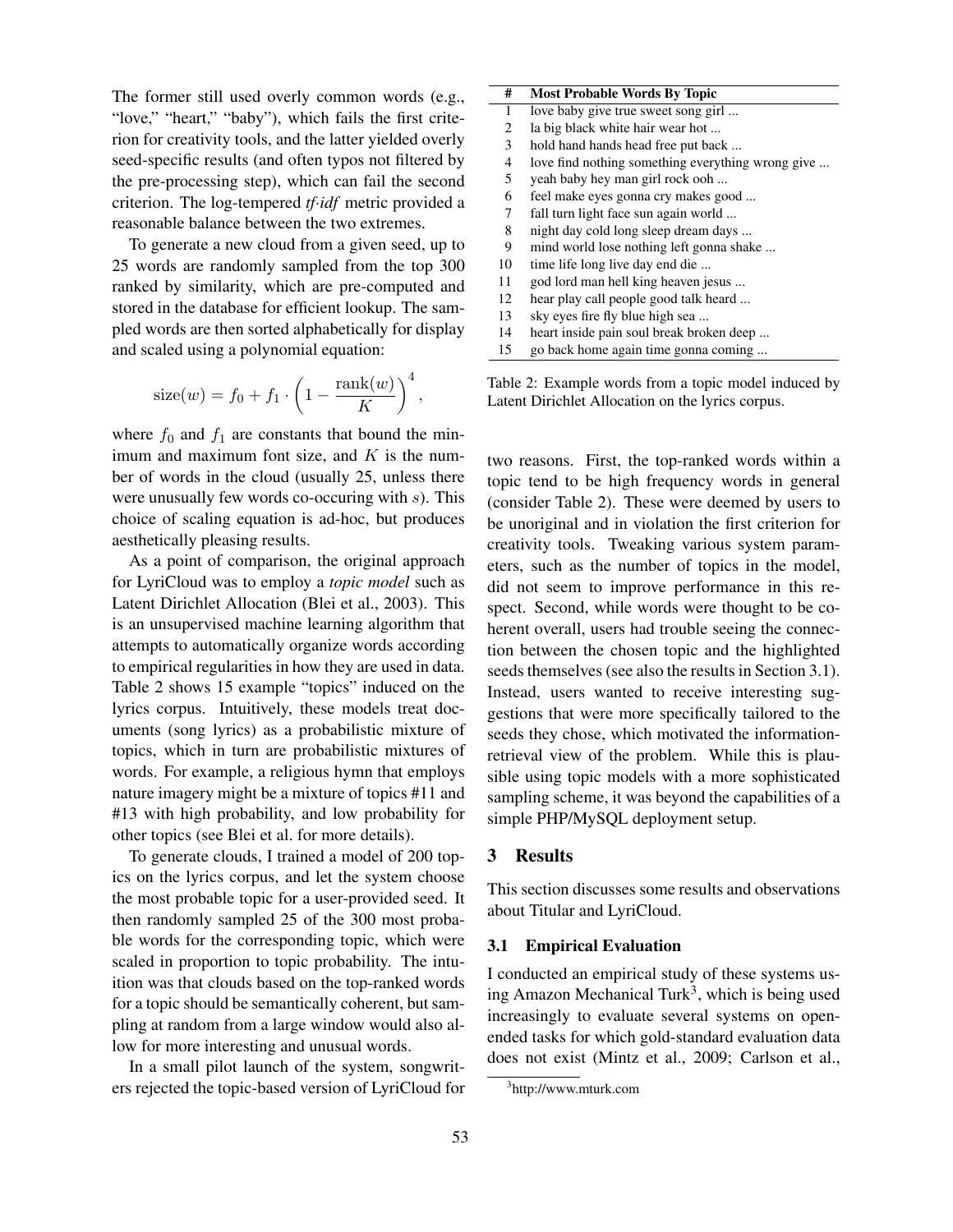

Figure 3: Box plots illustrating the distribution of "inspiration" and "relatedness" ratings assigned by Mechanical Turk evaluators to Titular and LyriCloud output. Boxes represent the middle 50% of ratings, with the medians indicated by thick black lines. Whiskers on either side span the first and last quartiles of each distribution; circles indicate possible outliers. The methods actually deployed for use online are are highlighted on the left of each plot.

| Method     | <b>Good Title?</b> | Grammatical? | <b>Offensive?</b> |
|------------|--------------------|--------------|-------------------|
| template   | 68%                | 67%          | 6%                |
| bigram     | 62%                | 52%          | 7%                |
| real title | 93%                | 88%          | 9%                |

Table 3: Titular results from Mechanical Turk evaluators.

2010). This was done because (1) we would like some quantification of how well these systems perform, and (2) using Mechanical Turk workers should provide more stringent and objective feedback than the songwriters for whom the tools were developed.

For each tool, I generated 200 instances (i.e., titles for Titular and word clouds for LyriCloud) and had evaluators fill out a simple form for each, composed of yes/no questions and ratings on a five-star scale. Each instance was given to three unique evaluators in order to break ties in the event of disagreement, and to smooth out variance in the ratings. Titular is compared against titles generated by a bigram Markov chain model ( $n = 1$ ), as well as actual song titles randomly selected from the lyrics database. LyriCloud is compared against the topic model method, and a baseline where both words and their sizes are generated at random.

Table 3 summarizes Titular results for the yes/no questions in the Mechanical Turk evaluation. At least two of three evaluators agreed that 68% of the suggested template-based phrases would make good song titles, which is higher than the bigram method, but lower than the 93% rate for real song titles (as expected). Similarly, template-based suggestions were deemed more grammatical than the bigram approach and less grammatical than actual songs. Somewhat surprisingly, 12% of all titles in the evaluation were judged to be good titles despite grammatical errors, including "Dandelion Cheatin" and "Dressed in Fast." This is an interesting observation, indicating that people sometimes enjoy titles which they find syntactically awkward (perhaps even *because* they are awkward). All methods yielded a few potentially offensive titles, which were mostly due to violent or sexual interpretations.

Evaluators were also asked to rate titles on a scale from *boring* (1) to *inspiring* (5), the results of which are shown on the left of Figure 3. The template approach does fairly well in this respect: half its suggestions are rated 3 or higher, which is better than the bigram method but slightly worse than real titles. Interestingly, distributional differences between the ratings for template-based output and actual song titles are not statistically significant, while all other differences are significant<sup>4</sup>. This suggests that Titular's titles are nearly as good as real song titles, from an inspirational perspective. Unlike other methods, no single template-based title received a unanimous rating of 5 from all three evaluators (although "The Lungs Are Pumping" and "Sure Spider Vengeance" both received average scores of 4.7).

For LyriCloud, evaluators were asked to rate both the level of inspiration and whether or not they found the words in a cloud to be *unrelated* (1) or

<sup>&</sup>lt;sup>4</sup>Kolmogorov-Smirnov tests with  $p < 0.05$ . Multiple tests in this paper are corrected for using the Bonferroni method.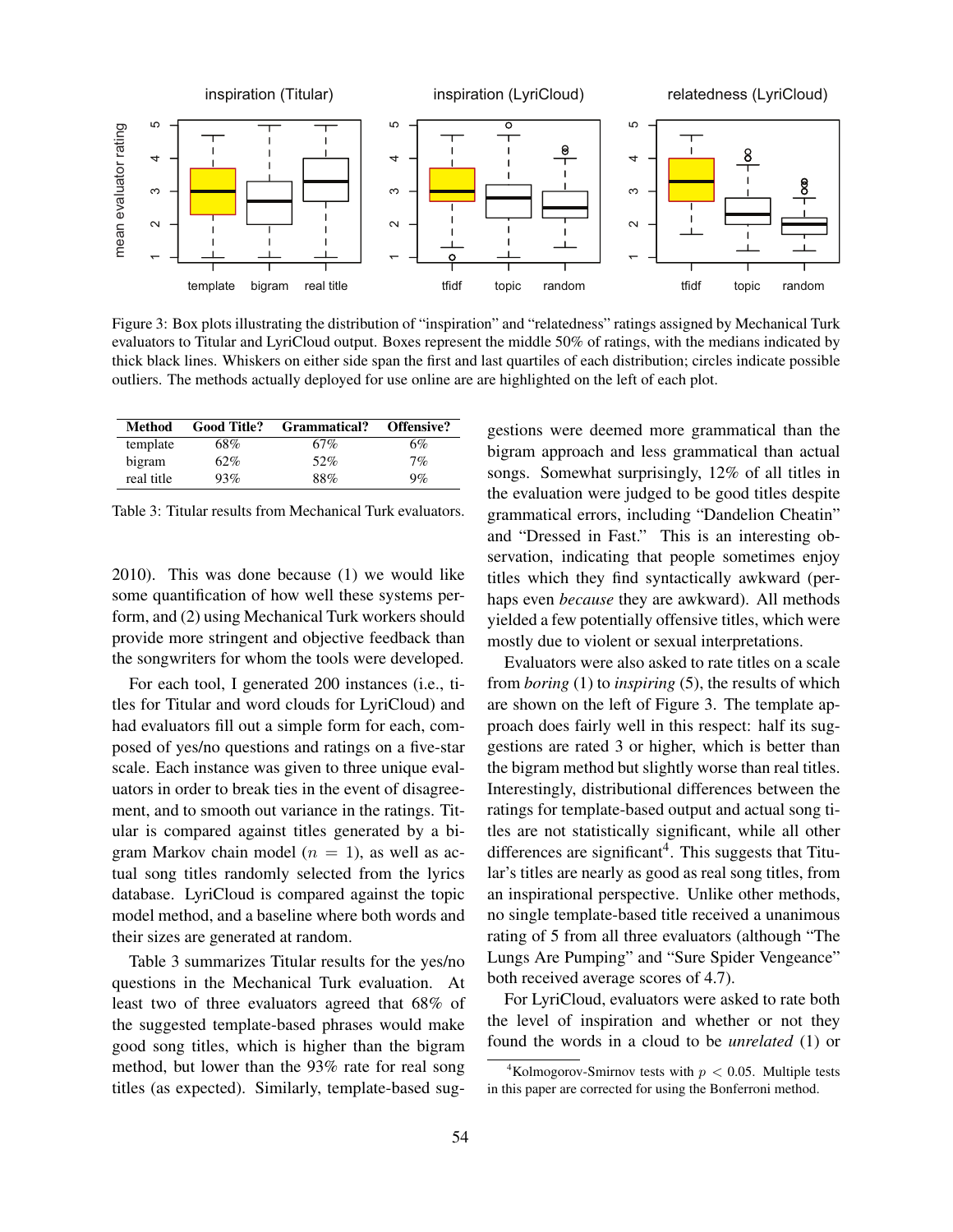*related* (5). These results are shown in the center and right plots of Figure 3. In both measures, the *tf*·*idf* approach outperforms the topic model, which in turn outperforms a random collection of words. All differences are statistically significant. Interestingly, the  $R^2$  coefficient between these two measures is only 0.25 for all word clouds in the evaluation, meaning that relatedness ratings only explain 25% of the variance in inspiration ratings (and vice versa). This curious result implies that there are other, more subtle factors at play in how "inspiring" humans find a set of words like this to be. Additionally, only 36% of evaluators reported that they could find meaning in the size/scale of words in *tf*·*idf* clouds (compared to 9% for the topic model and 1% for random), which is lower than anticipated.

### 3.2 Anecdotal Results

The implementations described in this paper were developed over a four-day period, and made available to FAWM participants mid-way through the songwriting challenge on February 16, 2010. They were promoted as part of a suite of online tools called *The Muse*<sup>5</sup> , which also includes two other programs, *Struxxure* and *Plot Spline*, aimed at helping songwriters consider various novel song structures and plot constraints. These other tools do not use any language modeling, and a discussion of them is beyond the scope of this paper.

Table 4 summarizes the internet traffic that The Muse received between its launch and the end of the FAWM challenge on March 1, 2010 (thirteen days). Encouragingly, Titular and LyriCloud were the most popular destinations on the website. These statistics include visitors from 36 countries, mostly from the United States (55%), Germany (15%) and the United Kingdom (9%). News of these tools spread well beyond the original FAWM community, as 29% of website visitors were referred via hyperlinks from unaffiliated music forums, songwriting blogs, and social websites like Facebook and Twitter.

FAWM participants typically post their songs online after completion to track their progress, so they were asked to "tag" the songs they wrote with help from these creativity tools as a way to measure how much the tools were being used in practice. By the

| Tool        | <b>Pageviews</b> | % Traffic |
|-------------|------------------|-----------|
| Titular     | 11,408           | 42.9%     |
| LyriCloud   | 5.313            | 20.0%     |
| Struxxure   | 4.371            | 16.5%     |
| Plot Spline | 3.219            | 12.1%     |
| Home Page   | 2,248            | 8.5%      |
| Total       | 26.559           | 100.0%    |

Table 4: Website activity for The Muse tools between February 16 and March 1, 2010. The creativity tools discussed in this paper are italicized.

end of the challenge, 66 songs were tagged "titular" and 29 songs were tagged "lyricloud." Note that these figures are conservative lower-bounds for actual usage, since not all participants tag their songs and, as previously stated, a significant portion of the internet traffic for these tools came from outside the FAWM community.

The tools were published without detailed instructions, so songwriters were free to interpret them however they saw fit. Several users found inspiration in Titular titles that are interpretable as metaphor or synecdoche. For example, Expendable Friend (the stage name of British singer/songwriter Jacqui Carnall) wrote a song around the suggestion "I Am Your Adult," which she interpreted this way:

So, this is a song about the little voice inside you that stops you from doing fun things because you're not a child any more and you can't really get away with doing them.

Surprisingly, even non-lyricists adopted Titular. "Mexican of No Breakup" led guitarist Ryan Day to compose a latin-style instrumental, and "What a Sunset!" became an ambient electronic piece by an artist by the pseudonym of Vom Vorton.

While LyriCloud was about half as popular as Titular, it was arguably open to a wider range of interpretation. Some songwriters used it as originally envisioned, i.e., a "browser" for interactively exploring lyrical possibilities. New York lawyer and folksinger Mike Skliar wrote two songs this way. He said this about the process:

I had a few images in mind, and I would type in the key word of the image, which generated other words sometimes slightly related... then kind of let my mind free associate on what those words might mean juxtaposed against

<sup>&</sup>lt;sup>5</sup>http://muse.fawm.org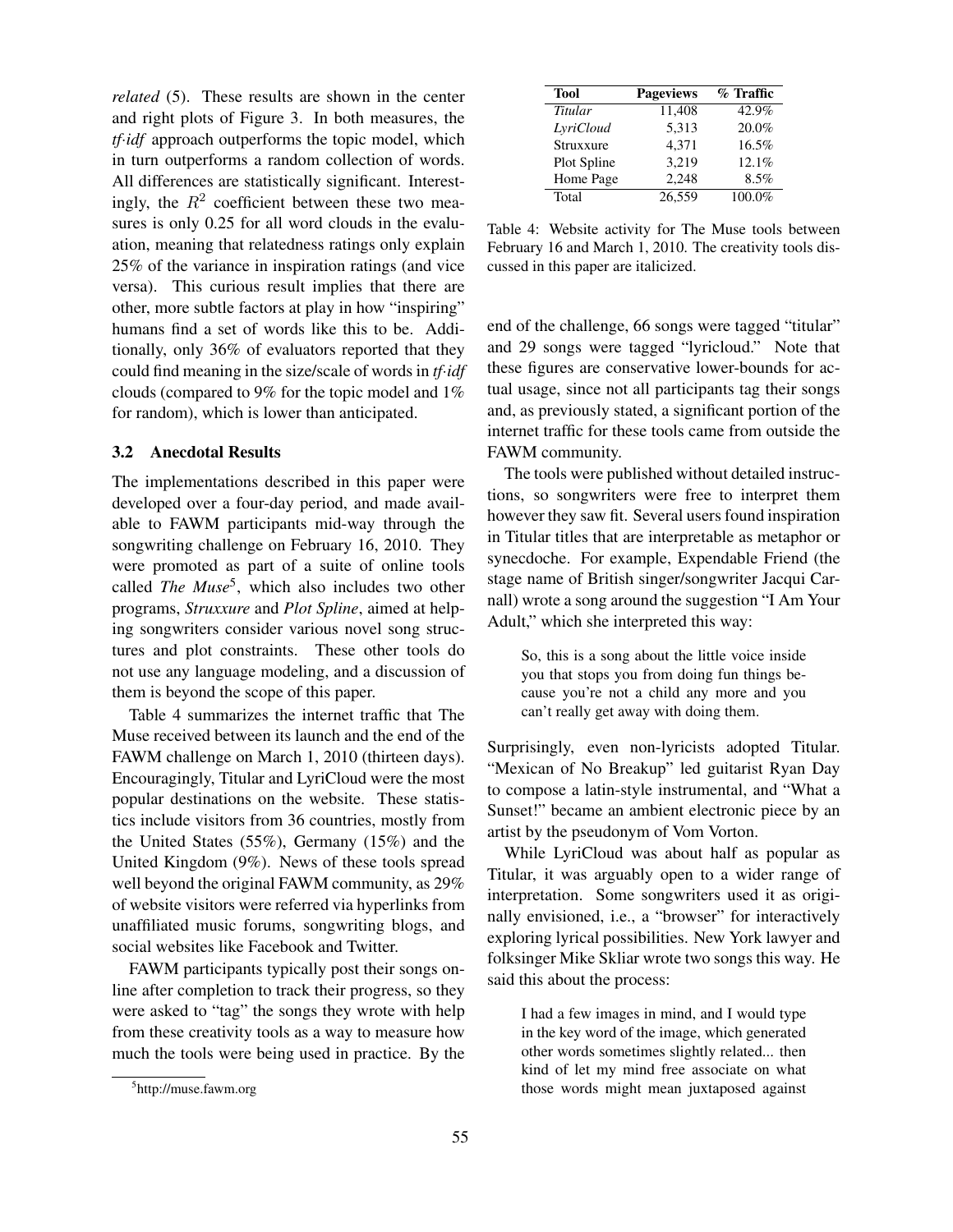the first image, and came up with about half the song that way.

Unexpectedly, some took LyriCloud as a challenge to write a song using *all* the words from a single cloud (or as many as possible), since it chooses a seed word at random if none is provided as input. Songwriter James Currey, who actually used Lyri-Cloud and Titular together to write "For the Bethlehem of Manhattan," described the process this way:

It was like doing a puzzle, and the result is actually quite surprisingly coherent AND good.

As a final anecdote, middle school English teacher Keith Schumacher of California was a FAWM 2010 participant. He shared these tools with faculty members at his school, who designed an inclass creative writing exercise for students involving words generated by LyriCloud, projected overhead in the classroom. This demonstrates the utility of these and similar tools to a broad range of age groups and writing styles.

## 4 Conclusions and Future Work

In this paper, I introduced the task of designing computational creativity tools for songwriters. I described two such tools, *Titular* and *LyriCloud*, and presented an empirical evaluation as well as anecdotal results based on actual usage during an international songwriting event. I also presented two criteria for creativity tools—that their suggestions be both *unlikely* and *meaningful* to the human artists interacting with them—and showed how these principles guided the development of the tools.

This preliminary foray into creativity tools based on language modeling shows the potential for creativity-oriented human-computer interaction. However, there is still much that can be improved on. For example, Titular might benefit from training with a more traditional context-free grammar (i.e., one with recursive production rules), which might yield more complex and interesting possibilities. LyriCloud could be extended to include bigram and trigram phrases in addition to single words. Also, the vocabularies of both systems might currently suffer due to the limited and domain-specific training data (the lyrics corpus), which could be supplemented with other sources.

Perhaps more importantly, neither of the current tools incorporate any explicit notion of wordplay (e.g., rhyme, alliteration, assonance, puns) or any other device of creative writing (meter, repetition, irony, etc.). The systems occasionally do suggest instances that embody these properties, but they are wholly by chance at this stage. One can, however, imagine future versions that take preference parameters as input from the user, and try to suggest instances based on these constraints.

## Acknowledgments

Thanks to Jacob Eisenstein for helpful discussions during the development of these tools, and to the anonymous reviewers for valuable suggestions that much improved the paper. To all the "fawmers" who inspired the project, used the tools, and provided feedback—particularly those who gave permission to be discussed in Section 3.2—you rock.

## References

- S. Bateman, C. Gutwin, and M. Nacenta. 2008. Seeing things in the clouds: the effect of visual features on tag cloud selections. In *Proceedings of the ACM Conference on Hypertext and Hypermedia*, pages 193–202. ACM.
- K. Binstead. 1996. *Machine humour: An implemented model of puns*. Ph.D. thesis, University of Edinburgh.
- D.M. Blei, A.Y. Ng, and M. Jordan. 2003. Latent Dirichlet allocation. *Journal of Machine Learning Research*, 3:993–1022.
- A. Carlson, J. Betteridge, R. Wang, E.R. Hruschka Jr, and T. Mitchell. 2010. Coupled semi-supervised learning for information extraction. In *Proceedings of the International Conference on Web Search and Data Mining (WSDM)*, pages 101–110. ACM Press.
- K. Church and P. Hanks. 1989. Word associate norms, mutual information and lexicography. In *Proceedings of the Association for Computational Linguistics (ACL)*, pages 76–83. ACL Press.
- S. Davis. 1992. *The Songwriters Idea Book*. Writer's Digest Books.
- K. Deemter, M. Theune, and E. Krahmer. 2005. Real versus template-based natural language generation: a false opposition? *Computational Linguistics*, 31(1):15–24.
- M. Farbood and B. Schoner. 2001. Analysis and synthesis of Palestrina-style counterpoint using Markov chains. In *Proceedings of the International Computer*